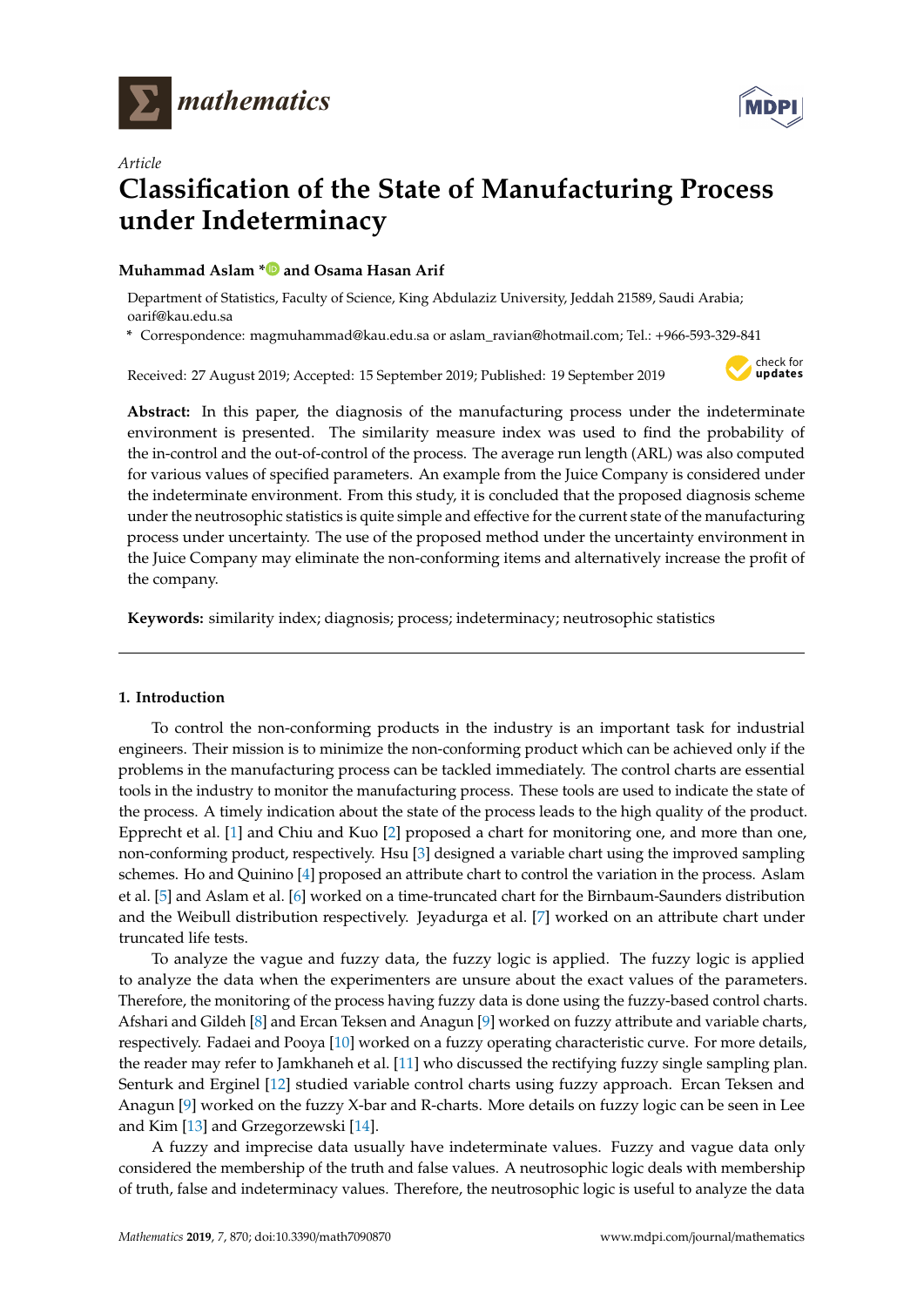having indeterminacy. Smarandache [\[15\]](#page-6-14) introduced the neutrosophic statistics, which analyze the data when indeterminacy is presented. Aslam [\[16\]](#page-7-0) and Aslam and Arif [\[17\]](#page-7-1) introduced the neutrosophic statistics in the area of quality control. More details about the neutrosophic logic can be seen in references [\[18–](#page-7-2)[23\]](#page-7-3).

The similarity measure index (SMI) has been widely used in a variety of fields for classification purposes. In medical sciences, this index is used to classify the patients having a particular disease or not under indeterminacy, see De and Mishra [\[24\]](#page-7-4). By exploring the literature and to the best of the author's knowledge, there is no work on the process monitoring using SMI. In this paper, a method to classify the state of the process using SMI is introduced. The operational process of the proposed method is also given. The proposed classification method is simple in application compared to the existing method under classical statistics. It is expected that the proposed diagnosis method for the manufacturing process under the indeterminate environment will be effective, adequate and easy compared to the existing control charts under classical statistics. In Section [2,](#page-1-0) the SMI index is introduced in process control. A comparative study and application are given in Sections [3](#page-5-0) and [4,](#page-5-1) respectively. Some concluded remarks are given in the last section.

#### <span id="page-1-0"></span>**2. The Proposed Chart Based on SMI**

Suppose that  $Z_N = s_N + u_N I$ ;  $Z_N \in [Z_L, Z_U]$  is a neutrosophic number having a determined part  $s_N$ and an indeterminate part  $u_N I$ ,  $I \in [infI, infU]$  denotes the indeterminacy. Note here that  $Z_N \in [Z_L, Z_U]$ is reduced to the determined number  $Z_N = s_N$  when no indeterminacy is found. The practitioners cannot record observations of the variable of interest in the precise and determined form in the presence of indeterminacy. The monitoring of the data having neutrosophic numbers using classical statistics as discussed in reference [\[25\]](#page-7-5) may mislead decision-makers regarding the state of the process. For example, the practitioners decide the process is in the control state using classical statistics, but in fact, some observations are in the indeterminacy interval. More details on this issue can be seen in reference [\[26\]](#page-7-6). Suppose that  $t_U$ ,  $f_U$  and  $I_U$  presents the probabilities of the non-defective, defective and indeterminate. For the classification of the state of the process, let  $t = 1$  and  $f = 0$  show that the process is in control. Therefore, the value of SMI close to 1 indicates that the process is in control and the values away from the SMI show the process is out-of-control. The SMI from De and Mishra [\[24\]](#page-7-4) is given by:

$$
SMI = \sqrt{\left(1 - \frac{|(t_L - t_U) - (I_L - I_U) - (f_L - f_U)|}{3}\right)} (1 - |(t_L - t_U) + (I_L - I_U) + (f_L - f_U)|)
$$
(1)

Note here  $0 \le t_L$ ,  $I_L$ ,  $f_L \le 1$ ,  $0 \le t_U$ ,  $I_U$ ,  $f_U \le 1$ ,  $0 \le t_L + f_L \le 1$ ,  $0 \le t_U + f_U \le 1$ ,  $t_L + I_L + f_L \le 2$ ,  $t_U + I_U + f_U \leq 2$ .

Based on SMI, the following classification procedure is proposed to diagnose the state of the manufacturing process.

- Step 1: Select a random sample of size *n* and determine  $t_U$ ,  $f_U$  and  $I_U$ .
- Step 2: Compute the values of SMI. Classify the process in-control if SMI  $\geq 0.95$ , otherwise, the out-of-control.

The operational process of the proposed method is also given with the help of Figure [1.](#page-2-0)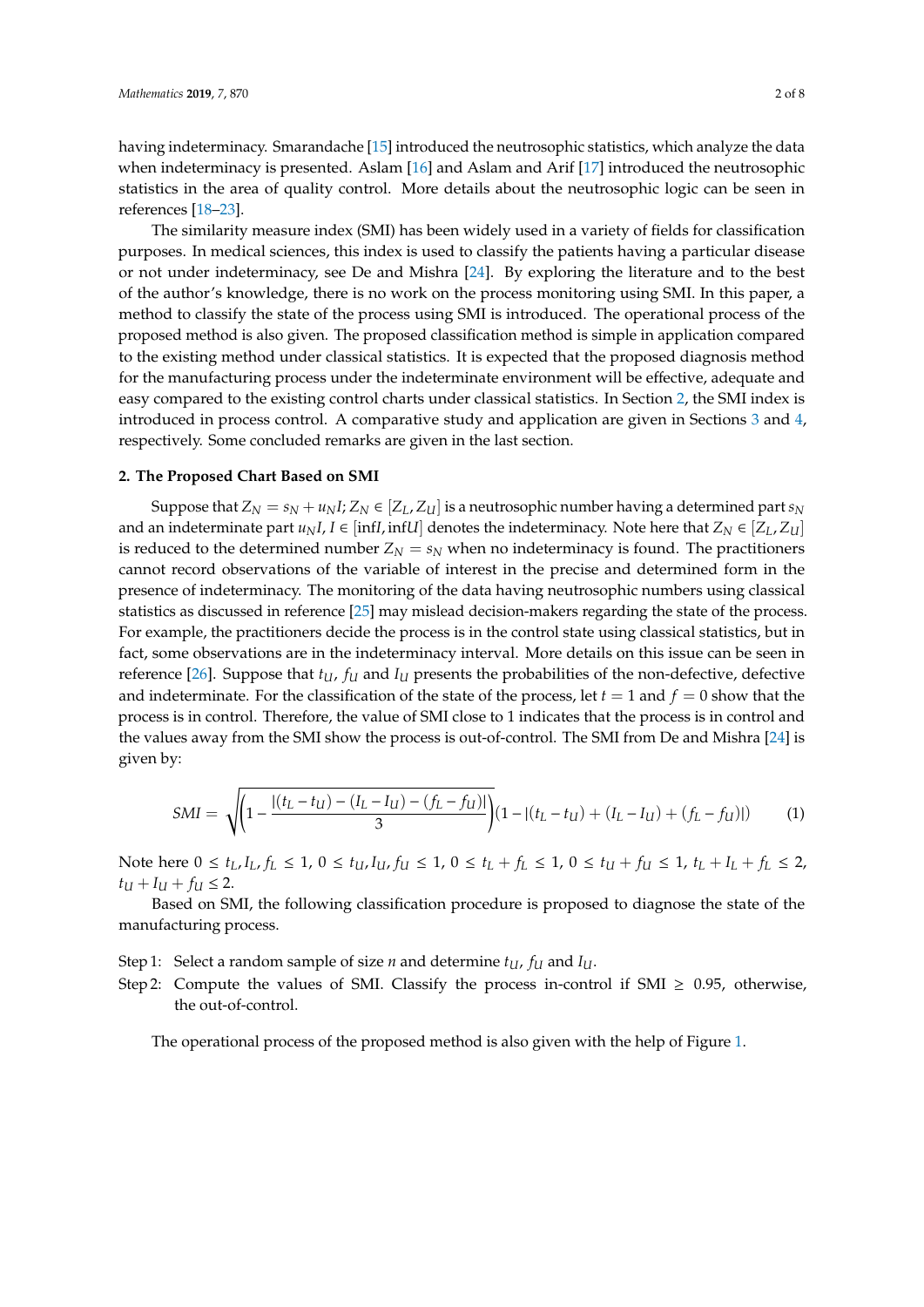<span id="page-2-0"></span>

**Figure 1.** The operational process of the proposed method.

Note here that unlike the traditional control charts under classical statistics, the proposed chart using SMI is independent of the control limits and the control limits coefficients. The proposed chart reduces to the traditional control charts under classical statistics if no indeterminacy is found. Suppose that the probability of in-control of the process is determined from SMI. Let  $SMI = P_{in}$ , the  $P_{in}$  for the process is given by

$$
P_{in} = \sqrt{\left(1 - \frac{|(t_L - t_U) - (I_L - I_U) - (f_L - f_U)|}{3}\right)} (1 - |(t_L - t_U) + (I_L - I_U) + (f_L - f_U)|)
$$
(2)

The average run length (ARL) is used to see when on the average the process is expected to be out-of-control. The ARL under indeterminacy is given by:

$$
ARL = \frac{1}{\left[\sqrt{\left(1 - \frac{|(t_L - t_U) - (t_L - t_U) - (f_L - f_U)|}{3}\right)} (1 - |(t_L - t_U) + (I_L - I_U) + (f_L - f_U)|)\right]}
$$
(3)

The values of  $t_{U}$ ,  $f_{U}$  and  $I_{U}$  for various values of *n* are given in Tables [1–](#page-3-0)[3.](#page-4-0) Tables [1](#page-3-0) and [2](#page-3-1) are given when  $n = 25$  and  $n = 50$ , respectively. Table [3](#page-4-0) is presented for a variable sample size. In Table [4,](#page-4-1) the values of *Pin* and ARL are given for the parameters given in Tables [1](#page-3-0)[–3.](#page-4-0) The classification of the state of the process based on SMI is also presented in Table [4.](#page-4-1) The process is said to be the in-control (IN) state if SMI  $\geq$  0.95 and the out-of-control (OOC) state if SMI < 0.95. It is noted no specific trend in ARL values. The following algorithm is used to classify the state of the process using the proposed method.

- Step 1: Specify *n* and determine the values of *tU*, *f<sup>U</sup>* and *IU*.
- Step 2: Use the SMI to find the probability of in-control.
- Step 3: Classify the process IN if  $SMI \geq 0.95$  and OOC if  $SMI < 0.95$ .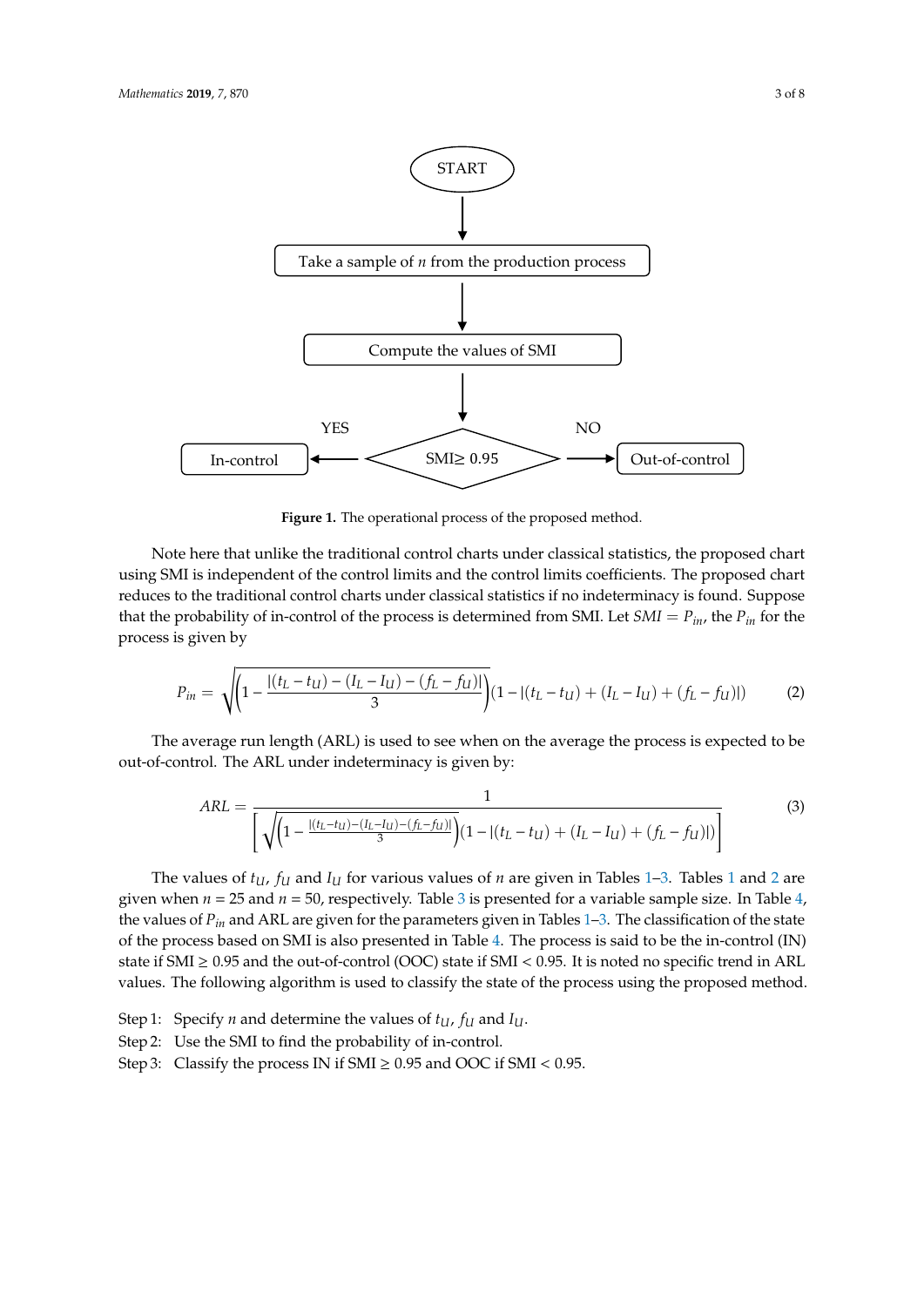<span id="page-3-0"></span>

| Sample<br>No.  | Sample<br><b>Size</b> | Number of<br><b>Defective</b><br>Units D | $f_{\mathfrak{U}}$ | Number of<br>Non-Defective<br>Units ND | $t_U$   | Number of<br>Indeterminate<br>Units I | $I_U$        |
|----------------|-----------------------|------------------------------------------|--------------------|----------------------------------------|---------|---------------------------------------|--------------|
| 1              | 25                    | 3                                        | 0.12               | 21                                     | 0.84    | 1                                     | 0.04         |
| $\overline{c}$ | 25                    | $\overline{4}$                           | 0.16               | 19                                     | 0.76    | $\overline{2}$                        | 0.08         |
| 3              | 25                    | $\overline{2}$                           | 0.08               | 23                                     | 0.92    | $\mathbf{0}$                          | $\theta$     |
| $\overline{4}$ | 25                    | 5                                        | 0.2                | 20                                     | $0.8\,$ | $\overline{4}$                        | 0.16         |
| 5              | 25                    | $\overline{2}$                           | 0.08               | 22                                     | 0.88    | $\mathbf{1}$                          | 0.04         |
| 6              | 25                    | $\mathbf{1}$                             | 0.04               | 22                                     | 0.88    | $\overline{2}$                        | 0.08         |
| 7              | 25                    | $\theta$                                 | $\theta$           | 20                                     | $0.8\,$ | 5                                     | 0.2          |
| $\,8\,$        | 25                    | $\overline{4}$                           | 0.16               | 21                                     | 0.84    | $\mathbf{0}$                          | $\theta$     |
| 9              | 25                    | 6                                        | 0.24               | 17                                     | 0.68    | $\overline{2}$                        | 0.08         |
| 10             | 25                    | 1                                        | 0.04               | 23                                     | 0.92    | $\mathbf{1}$                          | 0.04         |
| 11             | 25                    | $\overline{2}$                           | 0.08               | 20                                     | $0.8\,$ | 3                                     | 0.12         |
| 12             | 25                    | 5                                        | 0.2                | 18                                     | 0.72    | $\overline{2}$                        | 0.08         |
| 13             | 25                    | $\overline{4}$                           | 0.16               | 19                                     | 0.76    | $\overline{2}$                        | 0.08         |
| 14             | 25                    | 8                                        | 0.32               | 16                                     | 0.64    | $\mathbf{1}$                          | 0.04         |
| 15             | 25                    | 3                                        | 0.12               | 21                                     | 0.84    | $\mathbf{1}$                          | 0.04         |
| 16             | 25                    | $\overline{2}$                           | 0.08               | 21                                     | 0.84    | $\overline{2}$                        | 0.08         |
| 17             | 25                    | 5                                        | 0.2                | 17                                     | 0.68    | 3                                     | 0.12         |
| 18             | 25                    | 3                                        | 0.12               | 19                                     | 0.76    | 3                                     | 0.12         |
| 19             | 25                    | 7                                        | 0.28               | 17                                     | 0.68    | $\mathbf{1}$                          | 0.04         |
| 20             | 25                    | $\mathbf{1}$                             | 0.04               | 23                                     | 0.92    | $\mathbf{1}$                          | 0.04         |
| 21             | 25                    | $\Omega$                                 | $\theta$           | 23                                     | 0.92    | $\overline{2}$                        | 0.08         |
| 22             | 25                    | $\overline{2}$                           | 0.08               | 19                                     | 0.76    | $\overline{4}$                        | 0.16         |
| 23             | 25                    | 5                                        | 0.2                | 17                                     | 0.68    | 3                                     | 0.12         |
| 24             | 25                    | 7                                        | 0.28               | 17                                     | 0.68    | $\mathbf{1}$                          | 0.04         |
| 25             | 25                    | 8                                        | 0.32               | 17                                     | 0.68    | $\mathbf{0}$                          | $\mathbf{0}$ |

**Table 1.** Neutrosophic data when *n* = 25.

**Table 2.** Neutrosophic data when  $n = 50$ .

<span id="page-3-1"></span>

| Sample<br>No.  | Sample<br><b>Size</b> | Number of<br>Defective<br>Units D | $f_{\mathbf{U}}$ | Number of<br>Non-Defective<br>Units ND | $t_U$ | Number of<br>Indeterminate<br>Units I | $I_U$    |
|----------------|-----------------------|-----------------------------------|------------------|----------------------------------------|-------|---------------------------------------|----------|
| $\mathbf{1}$   | 50                    | $\mathbf{1}$                      | 0.02             | 48                                     | 0.96  | $\mathbf{1}$                          | 0.02     |
| $\mathbf 2$    | 50                    | $\overline{2}$                    | 0.04             | 47                                     | 0.94  | $\mathbf{1}$                          | 0.02     |
| 3              | 50                    | $\mathfrak z$                     | 0.06             | 45                                     | 0.9   | 2                                     | 0.04     |
| $\overline{4}$ | 50                    | 5                                 | 0.1              | 43                                     | 0.86  | $\overline{2}$                        | 0.04     |
| 5              | 50                    | $\overline{2}$                    | 0.04             | 43                                     | 0.86  | 5                                     | 0.1      |
| 6              | 50                    | 6                                 | 0.12             | 41                                     | 0.82  | $\mathfrak{Z}$                        | 0.06     |
| 7              | 50                    | $\mathbf{1}$                      | 0.02             | 46                                     | 0.92  | 3                                     | 0.06     |
| $\,8\,$        | 50                    | $\overline{2}$                    | 0.04             | 44                                     | 0.88  | $\overline{4}$                        | 0.08     |
| 9              | 50                    | 7                                 | 0.14             | 37                                     | 0.74  | 6                                     | 0.12     |
| 10             | 50                    | $\,8\,$                           | 0.16             | 34                                     | 0.68  | 6                                     | 0.12     |
| 11             | 50                    | $\mathbf{1}$                      | 0.02             | 47                                     | 0.94  | $\overline{2}$                        | 0.04     |
| 12             | 50                    | 6                                 | 0.12             | 43                                     | 0.86  | $\mathbf{1}$                          | 0.02     |
| 13             | 50                    | $\mathbf{1}$                      | 0.02             | 41                                     | 0.82  | 8                                     | 0.16     |
| 14             | 50                    | 3                                 | 0.06             | 39                                     | 0.78  | 8                                     | 0.16     |
| 15             | 50                    | 6                                 | 0.12             | 41                                     | 0.82  | 3                                     | 0.06     |
| 16             | 50                    | 3                                 | 0.06             | 45                                     | 0.9   | 2                                     | 0.04     |
| 17             | 50                    | 9                                 | 0.18             | 40                                     | 0.8   | $\mathbf{1}$                          | 0.02     |
| 18             | 50                    | $\overline{2}$                    | 0.04             | 41                                     | 0.82  | 7                                     | 0.14     |
| 19             | 50                    | $\overline{4}$                    | 0.08             | 46                                     | 0.92  | $\mathbf{0}$                          | $\Omega$ |
| 20             | 50                    | 6                                 | 0.12             | 43                                     | 0.86  | $\mathbf{1}$                          | 0.02     |
| 21             | 50                    | $\mathbf{1}$                      | 0.02             | 47                                     | 0.94  | $\overline{2}$                        | 0.04     |
| 22             | 50                    | 7                                 | 0.14             | 43                                     | 0.86  | $\mathbf{0}$                          | $\theta$ |
| 23             | 50                    | $\overline{2}$                    | $0.04\,$         | 45                                     | 0.9   | $\mathfrak{Z}$                        | $0.06\,$ |
| 24             | 50                    | $\overline{0}$                    | $\theta$         | 48                                     | 0.96  | $\overline{2}$                        | 0.04     |
| 25             | 50                    | $\mathbf{1}$                      | 0.02             | 48                                     | 0.96  | $\mathbf{1}$                          | 0.02     |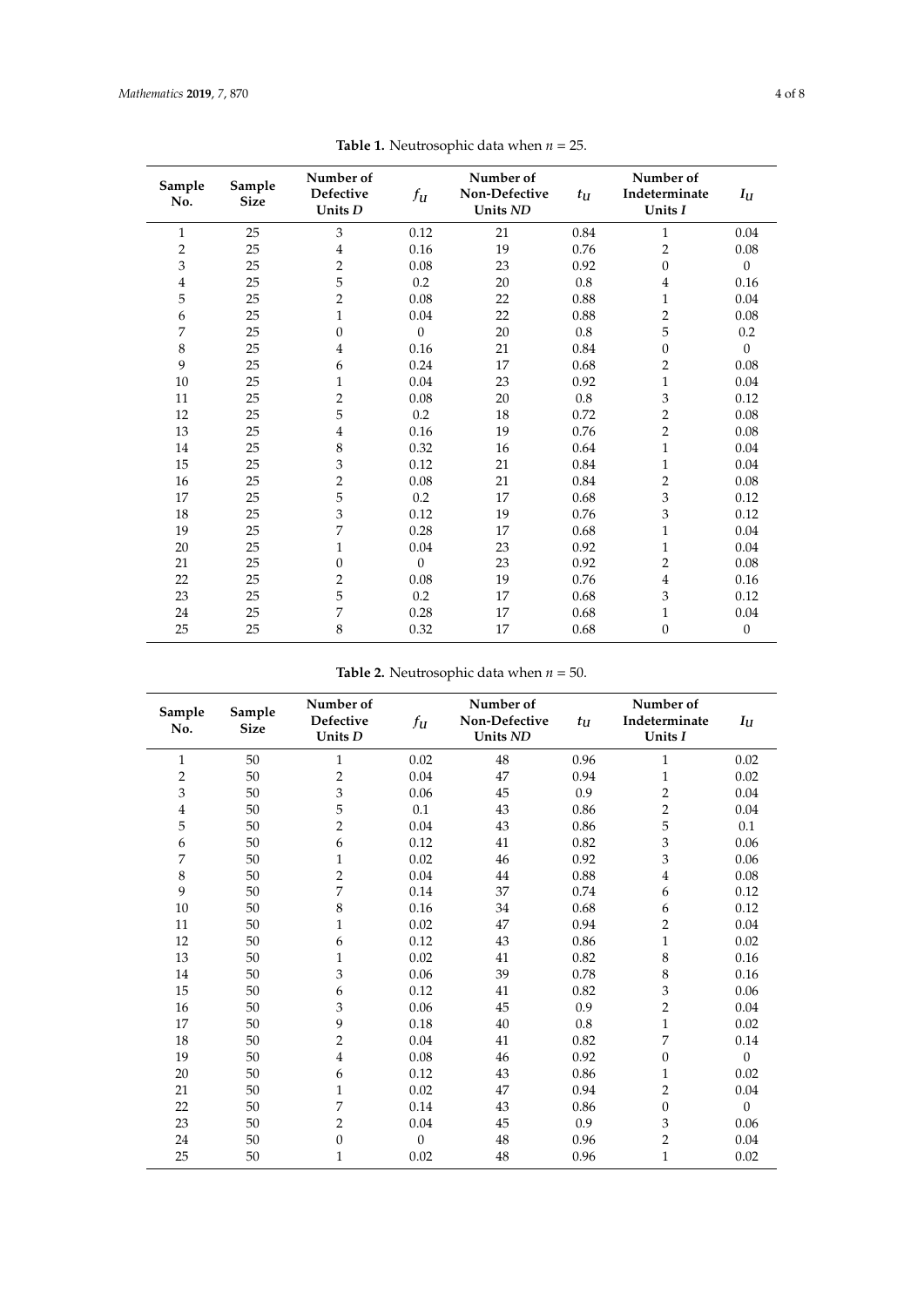<span id="page-4-0"></span>

| Sample<br>No. | Sample<br><b>Size</b> | Number of<br>Defective<br>units $D$ | $f_U$ | Number of<br>Non-Defective<br>Units ND | $t_U$ | Number of<br>Indeterminate<br>Units I | $I_U$ |
|---------------|-----------------------|-------------------------------------|-------|----------------------------------------|-------|---------------------------------------|-------|
| $\mathbf{1}$  | 100                   | 12                                  | 0.120 | 78                                     | 0.780 | 10                                    | 0.10  |
| $\mathbf 2$   | 80                    | 8                                   | 0.100 | 67                                     | 0.838 | 5                                     | 0.06  |
| 3             | 80                    | 6                                   | 0.075 | 69                                     | 0.863 | 5                                     | 0.06  |
| $\bf 4$       | 100                   | 9                                   | 0.090 | 89                                     | 0.890 | $\overline{2}$                        | 0.02  |
| 5             | 110                   | 10                                  | 0.091 | 99                                     | 0.900 | $\mathbf{1}$                          | 0.01  |
| 6             | 110                   | 12                                  | 0.109 | 98                                     | 0.891 | $\overline{0}$                        | 0.00  |
| 7             | 100                   | 11                                  | 0.110 | 85                                     | 0.850 | $\overline{4}$                        | 0.04  |
| $\,8\,$       | 100                   | 16                                  | 0.160 | 79                                     | 0.790 | 5                                     | 0.05  |
| 9             | 90                    | 10                                  | 0.111 | 66                                     | 0.733 | 14                                    | 0.16  |
| 10            | 90                    | 6                                   | 0.067 | 72                                     | 0.800 | 12                                    | 0.13  |
| 11            | 110                   | 20                                  | 0.182 | 89                                     | 0.809 | $\mathbf{1}$                          | 0.01  |
| 12            | 120                   | 15                                  | 0.125 | 99                                     | 0.825 | 6                                     | 0.05  |
| 13            | 120                   | 9                                   | 0.075 | 108                                    | 0.900 | 3                                     | 0.03  |
| 14            | 120                   | 8                                   | 0.067 | 107                                    | 0.892 | 5                                     | 0.04  |
| 15            | 110                   | 6                                   | 0.055 | 95                                     | 0.864 | 9                                     | 0.08  |
| 16            | 80                    | 8                                   | 0.100 | 72                                     | 0.900 | $\overline{0}$                        | 0.00  |
| 17            | 80                    | 10                                  | 0.125 | 69                                     | 0.863 | $\mathbf{1}$                          | 0.01  |
| 18            | 80                    | 7                                   | 0.088 | 68                                     | 0.850 | 5                                     | 0.06  |
| 19            | 90                    | 5                                   | 0.056 | 78                                     | 0.867 | 7                                     | 0.08  |
| 20            | 100                   | 8                                   | 0.080 | 88                                     | 0.880 | $\overline{4}$                        | 0.04  |
| 21            | 100                   | 5                                   | 0.050 | 88                                     | 0.880 | 7                                     | 0.07  |
| 22            | 100                   | 8                                   | 0.080 | 91                                     | 0.910 | $\mathbf 1$                           | 0.01  |
| 23            | 100                   | 10                                  | 0.100 | 88                                     | 0.880 | $\overline{2}$                        | 0.02  |
| 24            | 90                    | 6                                   | 0.067 | 80                                     | 0.889 | 4                                     | 0.04  |
| 25            | 90                    | 9                                   | 0.100 | 80                                     | 0.889 | $\mathbf{1}$                          | 0.01  |

**Table 3.** Neutrosophic data with variable sample size.

**Table 4.** Classification of the process.

<span id="page-4-1"></span>

|          | $n = 25$       |            | $n = 50$ |                | Variable Sample Size |          |                |            |
|----------|----------------|------------|----------|----------------|----------------------|----------|----------------|------------|
| $P_{in}$ | Classification | <b>ARL</b> | $P_{in}$ | Classification | <b>ARL</b>           | $P_{in}$ | Classification | <b>ARL</b> |
| 0.9451   | OOC            | 18         | 0.9865   | IN             | 74                   | 0.9223   | OOC            | 13         |
| 0.9165   | OOC            | 12         | 0.9797   | IN             | 49                   | 0.9438   | OOC            | 18         |
| 0.9729   | IN             | 37         | 0.9660   | IN             | 29                   | 0.9526   | IN             | 21         |
| 0.8265   | OOC            | 6          | 0.9521   | IN             | 21                   | 0.9626   | IN             | 27         |
| 0.9591   | IN             | 24         | 0.9521   | IN             | 21                   | 0.9654   | IN             | 29         |
| 0.9591   | IN             | 24         | 0.9380   | OOC            | 16                   | 0.9629   | IN             | 27         |
| 0.9309   | OOC            | 14         | 0.9729   | IN             | 37                   | 0.9486   | OOC            | 19         |
| 0.9451   | OOC            | 18         | 0.9591   | IN             | 24                   | 0.9273   | OOC            | 14         |
| 0.8869   | OOC            | 9          | 0.9092   | OOC            | 11                   | 0.9040   | OOC            | 10         |
| 0.9729   | IN             | 37         | 0.8763   | OOC            | 8                    | 0.9300   | OOC            | 14         |
| 0.9309   | OOC            | 14         | 0.9797   | IN             | 49                   | 0.9335   | OOC            | 15         |
| 0.9018   | OOC            | $10\,$     | 0.9521   | IN             | 21                   | 0.9398   | OOC            | 17         |
| 0.9165   | OOC            | 12         | 0.9380   | OOC            | 16                   | 0.9628   | IN             | 27         |
| 0.8717   | OOC            | 8          | 0.9237   | OOC            | 13                   | 0.9630   | IN             | 27         |
| 0.9451   | OOC            | 18         | 0.9380   | OOC            | 16                   | 0.9532   | IN             | 21         |
| 0.9451   | OOC            | 18         | 0.9660   | IN             | 29                   | 0.9660   | IN             | 29         |
| 0.8869   | OOC            | 9          | 0.9309   | OOC            | 14                   | 0.9526   | IN             | 21         |
| 0.9165   | OOC            | 12         | 0.9380   | OOC            | 16                   | 0.9480   | OOC            | 19         |
| 0.8869   | OOC            | 9          | 0.9729   | IN             | 37                   | 0.9526   | IN             | 21         |
| 0.9729   | IN             | 37         | 0.9521   | IN             | 21                   | 0.9591   | IN             | 24         |
| 0.9729   | IN             | 37         | 0.9797   | IN             | 49                   | 0.9591   | IN             | 24         |
| 0.9165   | OOC            | 12         | 0.9521   | IN             | 21                   | 0.9695   | IN             | 33         |
| 0.8869   | OOC            | 9          | 0.9660   | IN             | 29                   | 0.9591   | IN             | 24         |
| 0.8869   | OOC            | 9          | 0.9865   | IN             | 74                   | 0.9610   | IN             | 26         |
| 0.8869   | OOC            | 9          | 0.9865   | IN             | 74                   | 0.9619   | IN             | 26         |

Note:  $IN = in-control$  and  $OOC = out-of-control$ .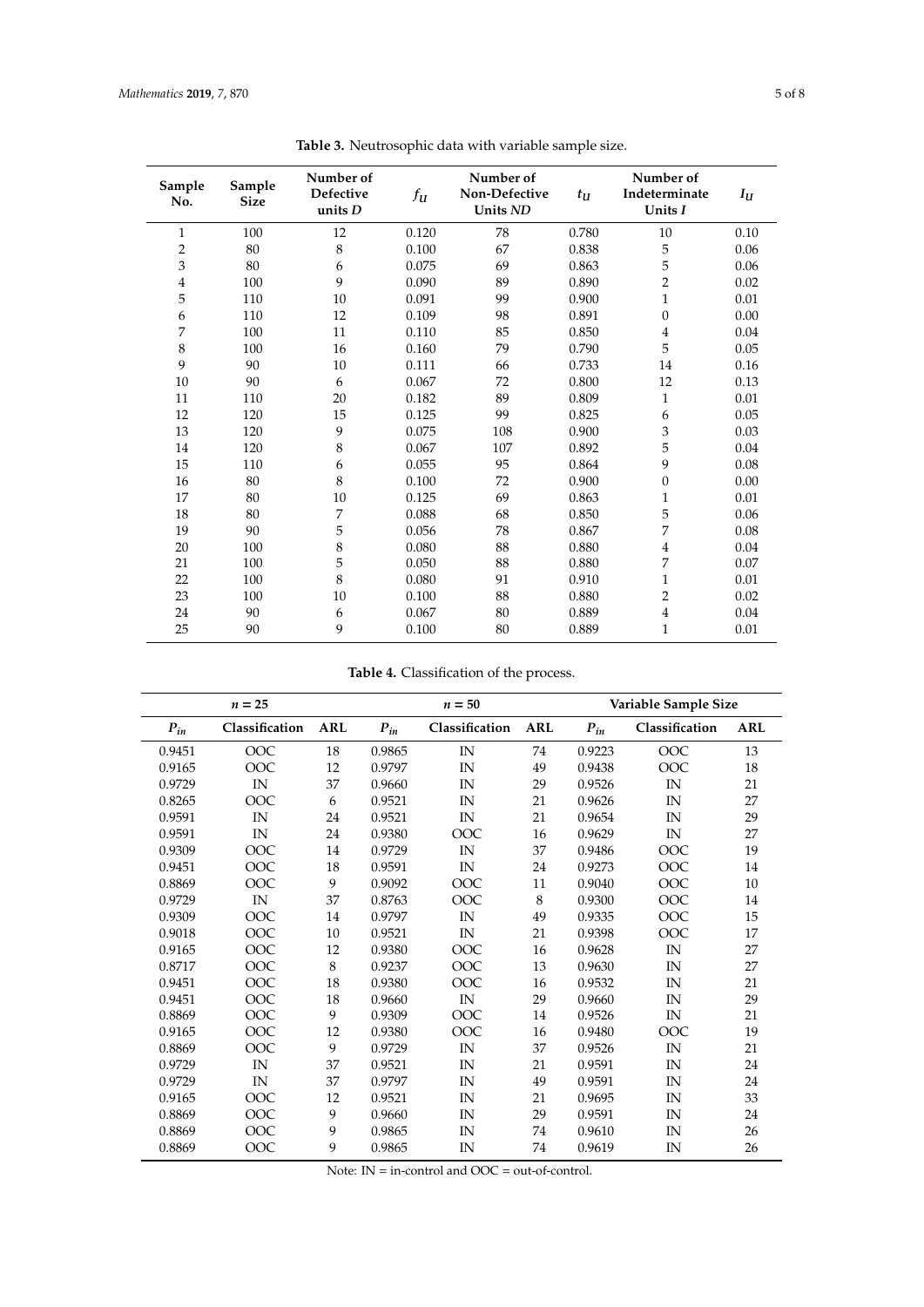## <span id="page-5-0"></span>**3. Comparative Study**

<span id="page-5-1"></span>**4. Application**

In this section, a comparison of the effectiveness of the proposed method is given over the control charts under classical statistics reported in reference [\[25\]](#page-7-5). According to Aslam et al. [\[26\]](#page-7-6), a method which deals with indeterminacy is said to be more effective than the method which provides the determined values. The proposed method reduces to the traditional method under classical statistics if no indeterminacy is recorded. From reference [\[25\]](#page-7-5), it is noted that the control chart under classical statistics does not consider the measure of indeterminacy which makes it limited to be used in an uncertainty environment. The performance of the existing control chart depends on the control limit coefficient which is determined through the complicated simulation process. On the other hand, the current method considered the measure of indeterminacy to evaluate the performance of the control chart. In addition, the proposed method is independent of the control limit coefficient. The proposed process can be applied easily to classify the state of the process. Note here that, the proposed method reduces to the method under classical statistics if no indeterminacy is found in the production data. The values of ARL from the proposed method and method under classical statistics discussed by Montgomery [\[25\]](#page-7-5) are shown in Table [5](#page-5-2) when  $n = 25$  and  $D = 2$ . It is well-known theory that the smaller the values of ARL means more efficient the control chart process [\[25\]](#page-7-5). From Table [5,](#page-5-2) it can be seen that the proposed method provides the smaller values of ARL than the existing method. It means the proposed control chart has the ability to detect a shift in the process earlier than the method under classical statistics. For example, when  $n = 25$  and  $d = 2$ , the value of ARL of the existing method from Table [5](#page-5-2) is 37. On the other hand, the proposed method provides smaller values of ARL which are 24, 14, 18 and 12. From this comparison, it is concluded that the process is classified as IN. The industrial engineers can expect the process to be out-of-control at the 37th sample by using the existing method and on the 12th sample for sample number 22 using the proposed method. Therefore, the proposed method is efficient in detecting shifts earlier than the existing method. From this comparison, is the authors concluded that the proposed method is more effective than the existing charts as it considered the measure of indeterminacy and indicated when the process was OCC.

| on, a discussion of the application of the pre         |  |
|--------------------------------------------------------|--|
| $\frac{1}{2}$ ing to Montgomery [25] "Frozen orange in |  |

In this section, a discussion of the application of the proposed method in an orange juice company is given. According to Montgomery [\[25\]](#page-7-5), "Frozen orange juice concentrate is packed in 6-oz cardboard cans. These cans are formed on a machine by spinning them from cardboard stock and attaching a metal bottom panel". By inspection, it was found that a sample of 50 juice cans was formed. Some cans were found to be leaking and some were labeled as good. For some cans, the industrial engineer is indeterminate about whether the juice product is labeled as either conforming and non-conforming. Therefore, classical statistics cannot be applied to monitor the process in the presence of indeterminacy. The data for  $n = 50$  is shown in Table [2.](#page-3-1) The classification of the state of the process for the juice cans is shown in Table [4.](#page-4-1) From Table [4,](#page-4-1) it is noted that the first five subgroups show that the process is the IN control state. The 5th subgroup shows that the process is OOC and industrial engineer should take action to bring back the process in the IN state. It is noted that overall eight samples are in OOC state. From this study, it is concluded that the use of the proposed method to classify the state of the process is quite easy, effective and adequate to be applied under an uncertainty environment.

<span id="page-5-2"></span>**Table 5.** The comparison of the proposed method with existing method when  $n = 25$  and  $D = 2$ .

3 37 Under classical statistics 5 24 Under neutrosophic statistics 11 14 Under neutrosophic statistics 16 18 Under neutrosophic statistics 22 12 Under neutrosophic statistics

**Sample No ARL Control Chart**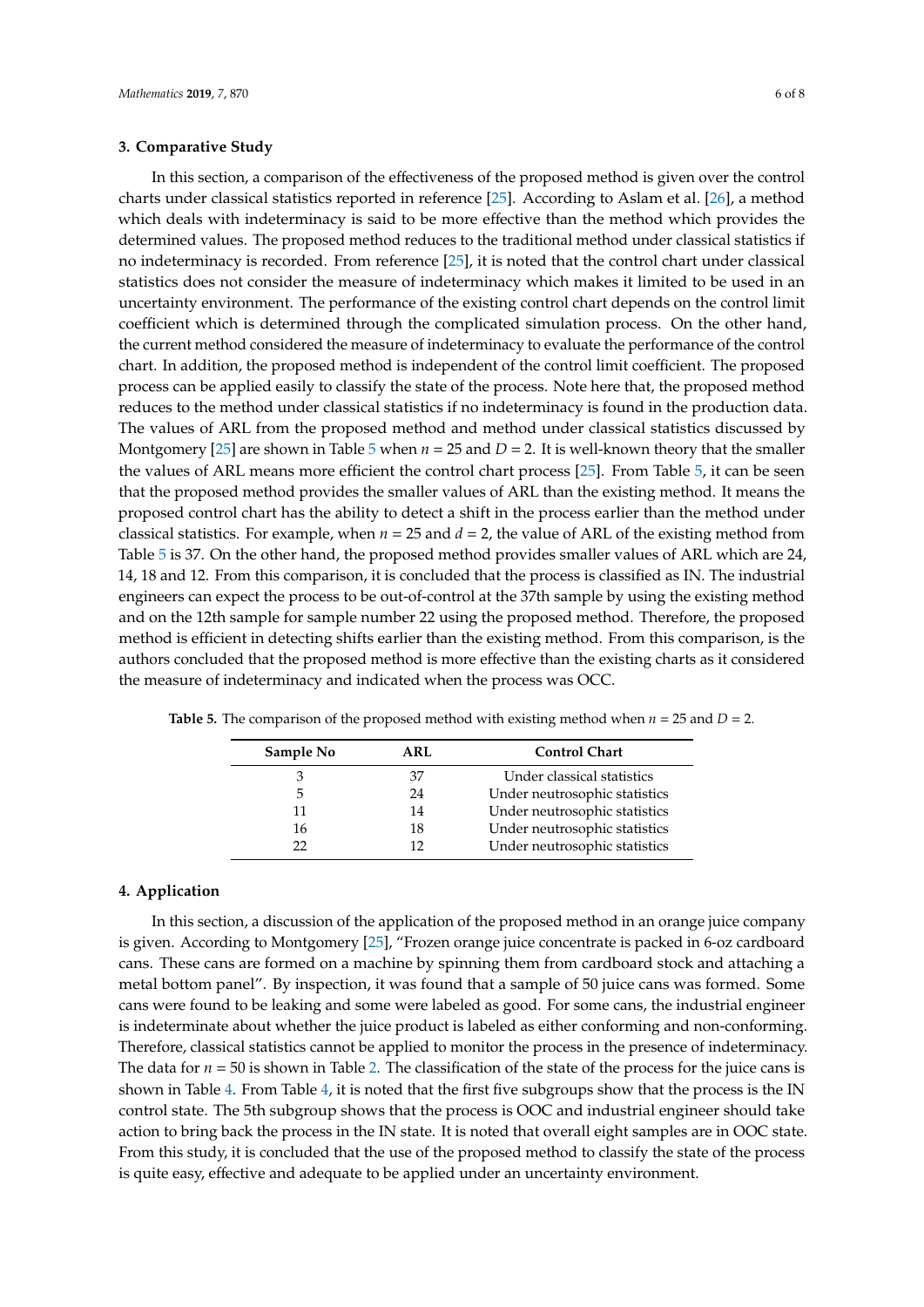## **5. Conclusions and Remarks**

In this paper, the diagnosis of the manufacturing process under the indeterminate environment was presented. The similarity measure index was used to find the probability of the in-control and the out-of-control of the process. The average run length (ARL) was also computed for various values of specified parameters. An industrial example was given to explain the state of the process. An industrial example under the indeterminate environment was presented. From this study, it is concluded that the proposed diagnosis scheme under the neutrosophic statistics is quite simple and effective for the current state of the manufacturing process under uncertainty. The practitioners can apply the proposed method to save time and efforts in the industry. The proposed method using non-normal measures can be considered as future research.

**Author Contributions:** Conceived and designed the experiments, M.A.; Performed the experiments, M.A. Analyzed the data, M.A. and O.H.A.; Contributed reagents/materials/analysis tools, M.A.; Wrote the paper, M.A. and O.H.A.

**Funding:** This article was funded by the Deanship of Scientific Research (DSR) at King Abdulaziz University, Jeddah. The authors, therefore, acknowledge with thanks DSR technical and financial support.

**Acknowledgments:** The authors are deeply thankful to editor and reviewers for their valuable suggestions to improve the quality of this manuscript.

**Conflicts of Interest:** The authors declare no conflict of interest.

## **References**

- <span id="page-6-0"></span>1. Epprecht, E.K.; Costa, A.F.; Mendes, F.C. Adaptive Control Charts for Attributes. *IIE Trans.* **2003**, *35*, 567–582. [\[CrossRef\]](http://dx.doi.org/10.1080/07408170304427)
- <span id="page-6-1"></span>2. Chiu, J.-E.; Kuo, T.-I. Attribute Control Chart for Multivariate Poisson Distribution. *Commun. Stat. Theory Methods* **2007**, *37*, 146–158. [\[CrossRef\]](http://dx.doi.org/10.1080/03610920701648771)
- <span id="page-6-2"></span>3. Hsu, L.-F. Note on 'Design of double-and triple-sampling X-bar control charts using genetic algorithms'. *Int. J. Prod. Res.* **2004**, *42*, 1043–1047. [\[CrossRef\]](http://dx.doi.org/10.1080/00207540310001632439)
- <span id="page-6-3"></span>4. Ho, L.L.; Quinino, R.C. An attribute control chart for monitoring the variability of a process. *Int. J. Prod. Econ.* **2013**, *145*, 263–267.
- <span id="page-6-4"></span>5. Aslam, M.; Arif, O.H.; Jun, C.-H. An Attribute Control Chart Based on the Birnbaum-Saunders Distribution Using Repetitive Sampling. *IEEE Access* **2016**, *4*, 9350–9360. [\[CrossRef\]](http://dx.doi.org/10.1109/ACCESS.2016.2643692)
- <span id="page-6-5"></span>6. Aslam, M.; Arif, O.H.; Jun, C.-H. An attribute control chart for a Weibull distribution under accelerated hybrid censoring. *PLoS ONE* **2017**, *12*, e0173406. [\[CrossRef\]](http://dx.doi.org/10.1371/journal.pone.0173406) [\[PubMed\]](http://www.ncbi.nlm.nih.gov/pubmed/28257479)
- <span id="page-6-6"></span>7. Jeyadurga, P.; Balamurali, S.; Aslam, M. Design of an attribute np control chart for process monitoring based on repetitive group sampling under truncated life tests. *Commun. Stat. Theory Methods* **2018**, *47*, 5934–5955. [\[CrossRef\]](http://dx.doi.org/10.1080/03610926.2017.1404098)
- <span id="page-6-7"></span>8. Afshari, R.; Gildeh, B.S. Construction of fuzzy multiple deferred state sampling plan. In Proceedings of the 2017 Joint 17th World Congress of International Fuzzy Systems Association and 9th International Conference on Soft Computing and Intelligent Systems (IFSA-SCIS), Otsu, Japan, 27–30 June 2017.
- <span id="page-6-8"></span>9. Ercan Teksen, H.; Anagun, A.S. Different methods to fuzzy X−-R control charts used in production: Interval type-2 fuzzy set example. *J. Enterp. Inf. Manag.* **2018**, *31*, 848–866. [\[CrossRef\]](http://dx.doi.org/10.1108/JEIM-01-2018-0011)
- <span id="page-6-9"></span>10. Fadaei, S.; Pooya, A. Fuzzy U control chart based on fuzzy rules and evaluating its performance using fuzzy OC curve. *TQM J.* **2018**, *30*, 232–247. [\[CrossRef\]](http://dx.doi.org/10.1108/TQM-10-2017-0118)
- <span id="page-6-10"></span>11. Jamkhaneh, E.B.; Sadeghpour-Gildeh, B.; Yari, G. Important criteria of rectifying inspection for single sampling plan with fuzzy parameter. *Int. J. Contemp. Math. Sci.* **2009**, *4*, 1791–1801.
- <span id="page-6-11"></span>12. Senturk, S.; Erginel, N. Development of fuzzy X−~-R~ and X−~-S~ control charts using α-cuts. *Inf. Sci.* **2009**, *179*, 1542–1551. [\[CrossRef\]](http://dx.doi.org/10.1016/j.ins.2008.09.022)
- <span id="page-6-12"></span>13. Lee, H.; Kim, S. Black-box classifier interpretation using decision tree and fuzzy logic-based classifier implementation. *Int. J. Fuzzy Log. Intell. Syst.* **2016**, *16*, 27–35. [\[CrossRef\]](http://dx.doi.org/10.5391/IJFIS.2016.16.1.27)
- <span id="page-6-13"></span>14. Grzegorzewski, P. On separability of fuzzy relations. *Int. J. Fuzzy Log. Intell. Syst.* **2017**, *17*, 137–144. [\[CrossRef\]](http://dx.doi.org/10.5391/IJFIS.2017.17.3.137)
- <span id="page-6-14"></span>15. Smarandache, F. *Introduction to Neutrosophic Statistics*; Infinite Study: El Segundo, CA, USA, 2014.